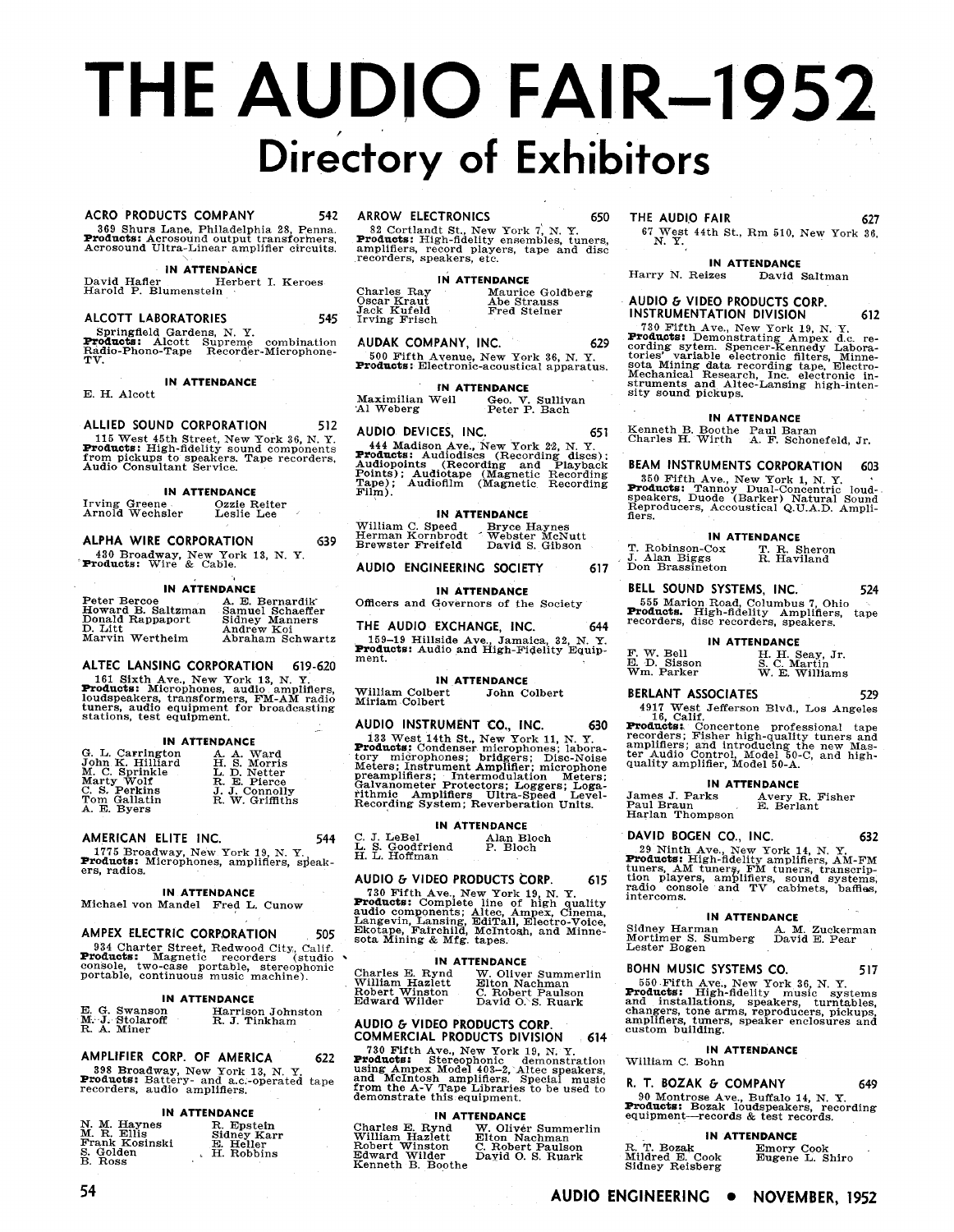# **Audio Fair Exhibitors**

# **(Continued)**

### BRITISH INDUSTRIES CORP. 652-653 DANBY RADIO CORP. 550

164 Duane St., New York 13, N. Y.<br>**Products**: Garrard record changers and<br>phono units. Wharfedale speakers, leak<br>amplifiers, KT66 tubes, R-J Enclosures.

### **IN ATTENDANCE**

| Franklin S. Hoffman | Leonard Carduner |
|---------------------|------------------|
| Eugene Carduner     | Wm. Lichter      |
| Edward Kleeman      | G. A. Briggs     |
| H. J. Leak          | Wm. Carduner     |
| Arthur Gasman       |                  |

### **BROCINER ELECTRONICS LABORATORY 602**

1546 Second Ave., New York 28, N. Y.<br>**Products:** Model A100 Preamplifier-Equal-<br>izer; Model CA-2 Control Amplifier: Model<br>UL-1 Ultra-Linear Williamson power<br>amplifier; Model 250 Transcendent 3-way<br>corner reproducer; Model

# **IN ATTENDANCE**<br>Victor Brociner A. Stewa

A. Stewart Hegeman

**BROOK ELECTRONICS, INC.** 511

34 DeHart Place, Elizabeth 2, New Jersey<br>**Products:** Brook high-quality audio ampli-<br>fiers.

**IN ATTENDANCE**<br> **Bh Exank Hill Ann F. Hall** Lincoln Walsh Frank Hill Jack Gentul Ann F, Hall

**BROWNING LABORATORIES, INC. 645** 

750 Main Street, Winchester, Mass.<br>**Products:** AM-FM tuners, audio amplifier.

### **IN ATTENDANCE**

| G. H. Browning | R. L. Purrington       |
|----------------|------------------------|
| R. E. Lonnberg | S. S. Egert            |
| Jack Fields    | J. Mandel              |
| Noel Mackay    | <b>Phyllis Epstein</b> |
| Rita Blank     |                        |

**FRANK L. CAPPS & CO.** 647<br>20 Addison Place, Valley Stream, L. I.<br>N. Y.

**Products:** Condenser microphones, pre-<br>
amplifiers, recording styli.

### **IN ATTENDANCE**

Dick Marcucci

### **CINEMA ENGINEERING COMPANY 611**

1510 West Verdugo Ave., Burbank, Calif.<br>**Products:** Cinema amplifiers, Cinema com-<br>munication equipment, Cinema magnetic<br>recording audio attenuators, equalizers<br>and wave filters. Cinema resistance dec-<br>tors, Cinema precisi

### **IN ATTENDANCE**  Art Davis Robert Winston

COLLINS AUDIO PRODUCTS CO., INC. 547<br>Westfield, New Jersey<br>Products: Complete Collins Pre-fab tuner<br>Richt Line: FM tuner kit, FM/AM tuner kit,<br>FM receiver kit, FM/AM receiver kit,<br>FMF-3 tuning unit, IF-6 I.F. amplifier,<br>RD

**IN ATTENDANCE**  W. H. Collins Mrs. W. H. Collins W. H. Collins

| <b>COOK LABORATORIES</b> |                                              | 647 & 649 | G & H WOOD PRODUCTS CO.             |
|--------------------------|----------------------------------------------|-----------|-------------------------------------|
| R-2, Stamford, Conn.     |                                              |           |                                     |
|                          | <b>Products:</b> Condenser Microphones, Pre- |           | 75 No. 11th St., Brooklyn 11, N. Y. |

**IN ATTENDANCE** 

COWAN PUBLISHING CORP. 627<br> **F** West 44th Street; New York 36, N. Y.<br> **Products:** Radio & Television Service<br>
Dealer-The Professional Radio-Tvman's<br>
Magazine. CQ-The Radio Amateurs' Journal.

### **IN ATTENDANCE**

|                 | ----------------- |
|-----------------|-------------------|
| S. R. Cowan     | O. P. Ferrell     |
| Samuel Marshall | Sanford Cahn      |
| H. N. Reizes    | David Saltman     |

DANBY RADIO CORP. 550<br>2042 Chestput St., Philadelphia 3, Penna.<br>**Products:** Loudspeaker systems and amplifiers.

**IN ATTENDANCE'** 

Daniel K. Greenfield Joseph H. Norris

### **THE DAVEN COMPANY 616**

191 Central Ave., Newark 4, N.J.<br>**Products:** Attenuators; audio, video and<br>**R.F.** attenuators; precision Super-Davohm<br>wire wound resistors; rotary step-type<br>witches; distortion and noise meters;<br>transmission measuring sets

### **IN ATTENDANCE**

| Lewis Newman  | K. K. Garrison   |
|---------------|------------------|
| E. L. Grayson | J. P. Smith, Jr. |
| C. F. Scott   | R J. Newman      |

**ELECTRONIC WORKSHOP SALES CORP. 525** 

351 Bleecker Street, New York 14, N. Y.<br>**Products:** Completely packaged high-fidel-<br>ity sound systems, custom-built high-fidelity<br>ity sound systems, high-fidelity audio components and cabinetry.

### **IN ATTENDANCE**

| Clifton M. Howard | Jay C. Carver  |
|-------------------|----------------|
| Maury Logue       | Arthur Mellor  |
| Ray Prohaska      | Kenneth Wisner |
| Margaret Howard   | Joseph Citroen |

### ELECTRO-VOICE, INC. 626

Cecil and Carroll Streets. Buchanan. Mich.

**Products:** Crystal and ceramic phono-<br>pickups and cartridges; broadcast, public-<br>address, recording, communication, amateur and special-purpose microphones;<br>high-fidelity, full-range loudspeakers; low,<br>mid, high and super

**IN ATTENDANCE**<br> **IN ATTENDANCE**<br> **A. M. Wiggins Howard**<br> **Philip C. Erhorn Vaughn** Albert Kahn Lawrence LeKashman A. M. Wiggins Howard Souther Philip C. Erhorn Vaughn Prentice

### **FAIRCHILD RECORDING**

**EQUIPMENT CORPORATION** 506 154th Street & 7th Ave., Whitestone 57,

**Products:** Tape recorders, disc recorders, transcription tables, pickup cartridges & pickup arms, amplifiers, etc.

### **IN ATTENDANCE**

J. H. Quinn Ray F. Crews

**FISHER RADIO CORPORATION 529 & 538**<br>45–41 Van Dam Street, Long Island City<br>1, N. Y...

45-41 Van Dam Street, Long Island City<br>
1, N. Y.<br> **Producis:** High-quality tuners and ampli-<br>fiers. Introducing the new Master Audio Control, Model 50-C, and high-quality amplifier, Model 50-A.

**IN ATTENDANCE**  James J. Parks Avery R. Fisher Paul Braun

### R-2, Stamford Conn. **647** G **649 G** *b* **H' WOOD PRODUCTS CO. 521**

amplifiers, Recording styli. **Products:** Eadio, phonograph, loudspeaker cabinets for high-fidelity installations.

Emory Cook **IN ATTENDANCE**<br> **COULAL BUBLICHING COPP**<br> **COULAL BUBLICHING COPP** Sidney Herbstman George Getzels Ben Herbstman

### **GATELY DEVELOPMENT LABORATORY 646**

Box 2, Clifton Heights, Penna. Products: The Super Horn, a new patended corner horn loudspeaker encloser.

**56** AUDIO ENGINEERING • NOVEMBER, 1952

**IN ATTENDANCE** 

Edward J. Gately, Jr. Mrs. Edward J. Gately, Jr,

# **Audio Fair Exhibitors**

**GENERAL ELECTRIC COMPANY 641** Electronics Park, Syracuse, New Pork Products: Speakers, cartridges, tone arms, phono accessories.

**IN ATTENDANCE**<br>**E. A. Malling M. E. V.**<br>**T. J. Nicholson R. Dall** M. E. Woodworth<br>R. Dally

**GRAYLINE ENGINEERING COMPANY 549** 

12933 Avenue **0,** Chicago, Illinois Products: Phono-Gard record players.

# **IN ATTENDANCE**<br> **Richard Gray**<br> **Ben Kamler**

Edward Gray Richard Gray John Schiele Ben Kamler Saul Lieberman

**GRAY RESEARCH** & **DEVELOPMENT CO. 503** 

Manchester, Conn.<br>**Products:** Gray transcription equipment.

C. B. Hayes **IN ATTENDANCE**<br>
C. A. Snow

### **HARRISON RADlO CORPORATION 523**

10 West Broadway, New York 7, N. Y. Products: Complete high-fidelity home music systems, components and related accessories including cabinets, speakers, cartridges.

### **IN ATTENDANCE**

| William E. Harrison | Ben Snyder      |
|---------------------|-----------------|
| Ben Pinz            | Charles Sarneck |
| David A. Harkavy    | Mel Moss        |
| Ray Morris          | John Donaghy    |

**ti. A. HARTLEY CO. LTD. 533**  152 Hammersmith Road, London W6,

England Products: Hartley 215 Speaker, tone-con-<br>trol preamplifier, 20-watt amplifier, Boffles<br>-- non-resonant box baffles; new auto-<br>changer-3-Speed for all records mixed or straight; New 3-Speed phono motors, wow and rumble-free on any voltage and fre-quency; high-fidelity pickups.

### **IN ATTENDANCE**

H. A. Hartley Hartley Agents in various cities.

**HARVEY RADIO CO. INC.** 631

103 West 43rd St., New York 36, N. Y.<br>**Products:** Distributors for complete high-<br>fidelity home music systems and compon-<br>ents, tape recorders, radio parts, and<br>broadcast supplies.

### **IN ATTENDANCE**

| Harvey E. Sampson | Roy Neusch     |
|-------------------|----------------|
| George Zarrin     | Gilbert Demsky |
| Barry Elliott     | James Carroll  |
| Abe Kobrin        | Anton Schmitt  |

**HIGH-FIDELITY MAGAZINE 552-553** 

Great Barrington, Mass.<br>**Products:** High-fidelity magazine, radio<br>Communication magazine.

**TELEVISION CORP. 634-635**  48 West 48th St., and<br>212 Fulton Street, New York, N. Y.<br>Products: High-fidelity components and<br>installations.

**COMPANY 518-519**  6601 So. Laramie Ave., Chicago 38, Ill. Products: Single unit. coaxial. and triaxial

Three-way system components; Low and<br>high-frequency units ("Woofers" and<br>"Tweeters") crossover and filter networks;<br>"Tweeters") crossover and filter networks;<br>level controls; transformers; back-load-<br>commercial sound equip

**IN ATTENDANCE**  Charles Hansen Karl Kramer

Nax Baume<br>Harold D. Weiler<br>Harold Weinberg

Karl Kramer<br>Philip B. Williams<br>Daniel Plach

**IN ATTENDANCE**<br>er Milton Sleeper Charles Fowler

**IN ATTENDANCE**<br> **ISON BAXT MAX BE**<br> **INSPECTED HEAT HATOLE**<br> **RAY Bellinger** Harold

**JENSEN MANUFACTURING** 

Bruno Staffen

Ray Bellinger Harold Wein<br>Clifford Rose Sid Krinetz

**HUDSON RADlO** &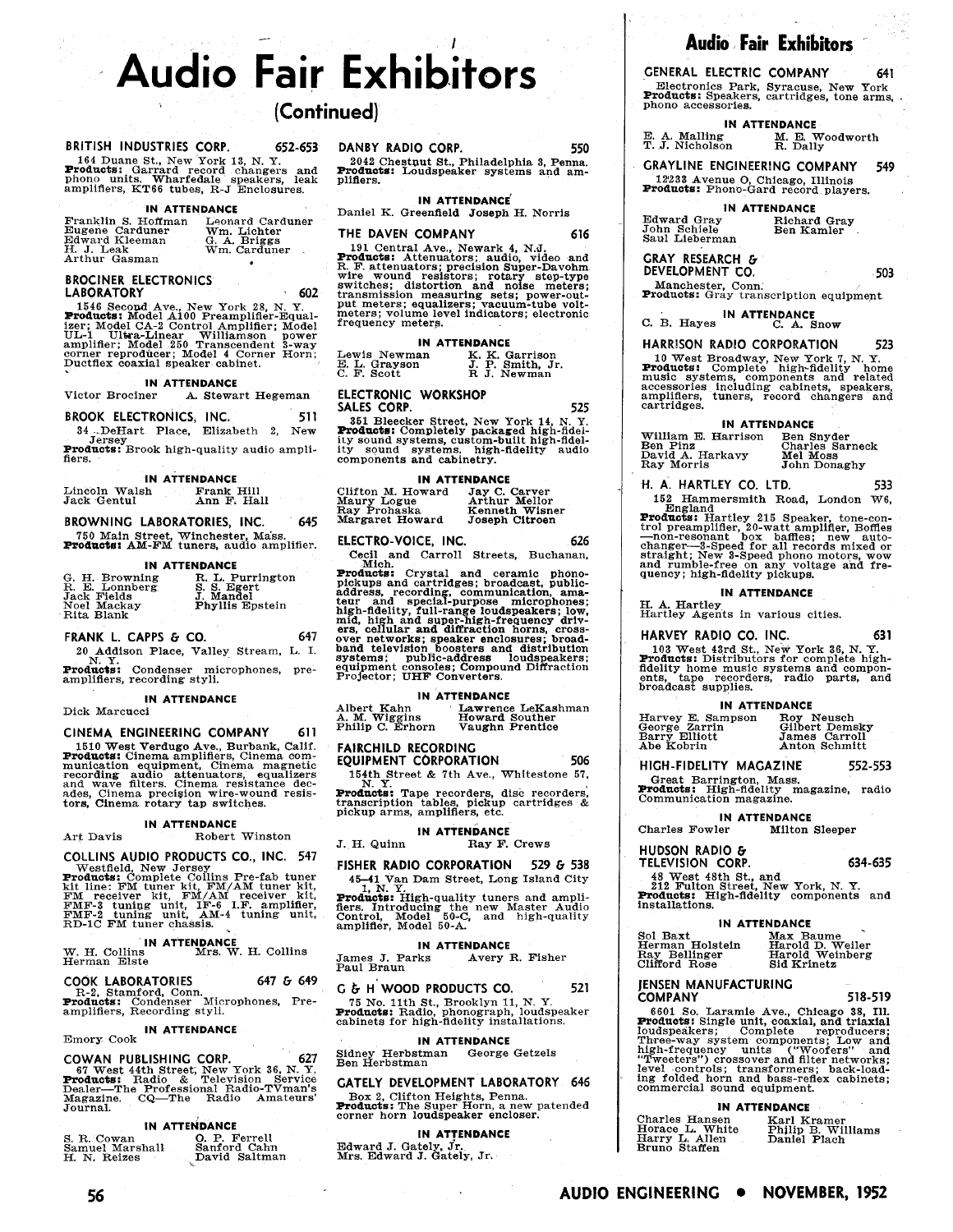|                                             | <b>MEASUREMENTS LON UNATION</b><br>ا ماد ب     | RADIO MAGAZINES, INC.                    | 627 |
|---------------------------------------------|------------------------------------------------|------------------------------------------|-----|
| 608<br>KARLSON ASSOCIATES                   | Boonton, New Jersey                            |                                          |     |
| 1379 East 15th St., Brooklyn 30, N.Y.       | <b>Products:</b> Audio instruments, intermodu- | P. O. Box 629, Mineola, New York         |     |
| <b>Products:</b> Karlson speaker enclosures | lation equipment, megacycle meters, and        | <b>Products:</b> AUDIO ENGINEERING maga- |     |
|                                             | modulation coninmont                           | zine Audio Anthology.                    |     |

**IN ATTENDANCE**<br>Ison Wayne Green

John E. Karlson J. Dockum

**THE KELTON COMPANY 509**  958 Massachusetts Ave., Cambridge, Products: 4-Loudspeaker enclosures

**IN ATTENDANCE**<br>**H. C. Lang** A. Bachmann<br>T. F. Murphy

**KLIPSCH EASTERN, INC. 638**  420 Madison Ave., New York 17, N. Y.<br>**Products:** Klipschorn, Rebel loudspeaker.

Paul W, Klipsch

**CORPORATION 53 1**  EXTREM STRING MORE THE STRINGER OF STRINGER AT WHAT WE STAR THE STRINGER STRINGER AND THE STRINGER OF STRINGER<br>STRINGER AND MORE THE STRINGER STRINGER AND THE STRINGER STRINGER STRINGER STRINGER STRINGER STRINGER STRINGER Products. Audio amplifiers, power sup- plies, transformers.

**IN ATTENDANCE** 

E. F. Giguere **F. K. Hankinson** (221 E. Cullerton Ave., Chicago 16, Ill. (a.c. Ranjola-tape-to-film et P. K. Hankinson (221 E. Cullerton Ave., Chicago 16, Ill. (a.c. Ranjola-tape-to-film et P. J. Neidig Le Roy Bremmer (221

### **JAMES B. LANSING SOUND, INC. 507**

2439 Fletcher Drive, Los Angeles 39, Calif. Products: Loudspeakers. .

**IN ATTENDANCE**<br>William H. Thomas Georg George Halkides

LEONARD RADIO INC.<br> **EONARD RADIO INC.** 536-537<br> **E.** S. Fenton F. J. Van Alstyne<br> **Products:** Radio Craftsmen, Bell, Brook, Bruce McNair Gene Hoge Frank B. Rogers, Jr. William<br>
Jensen, Electro-Voice, Precision Elec., H.<br> tro-Voice. Precision Elec.. H: H. Scott, Weathers, Bogen, Browning, | **PICKERING AND COMPANY,INC. 624-625**<br>Garrard, V-M, Pentron, Premier Tape- | 309 Woods Ave., Oceanside, N. Y.<br>sonic, Concertone, Presto, Duotone, Audio | 309 Woods Ave., Oceanside, N.

| Lawrence J. Silverman Sidney Schugar<br>Ellis Rosen<br>Leonard Levy<br>Gene Mantle | Norman Sanders<br>Bernard Bernstein |  |
|------------------------------------------------------------------------------------|-------------------------------------|--|

225 West Ohio St., Chicago 10, Ill.<br>**Products:** Professional magnetic tape re-<br>corders and reproducers, Magnecorder,<br>Magnecordette.

C. G. Barker R. S. McQueen **PRECISION ELECTRONICS, INC.** 610 <sup>Filing</sup> Dubson<br>J. S. Boyers W. E. Farragher 9101 King St., Franklin Park, Ill. **REVERE CAMERA CO.** 648<br>D. K. Hornbogen W. G. Blocki **Produces:** Grommes Custom L

**REPRODUCER CORP. 5-70**  550 2042 Chestnut St., Philadelphia 3, Pa.<br>**Products:** Tape recorders and accessories,<br>pre-recorded tape.

**IN ATTENDANCE** PRESTO RECORDING CORPORATION 621 Norman B. Burke

IFFF MARKELL ASSOCIATES 644 **lacquer-coated aluminum blank recording** 108 West 14th St., New York 11, N. Y. discs. 108 West 14th St., New York 11, N. Y.<br>Products: Residential audio equipment, cabinets.

**Ieff Markell IN ATTENDANCE Constant Thomas Aye** 

# **MclNTOSH ROCKBAR CORP. 607 ENGINEERING**

**LABORATORY 606**  Water Street, Binghamton, N. Y.<br>**Products:** Audio amplifiers.

**AUDIO ENGINEERING . NOVEMBER, 1952** 

**IN ATTENDANCE**  Frank McIntosh Gorden Gow

# Audio Fair Exhibitors | Audio Fair Exhibitors Audio Fair Exhibitors

<sup>1</sup>**MEASUREMENTS CORPORATION 527** 

Jerry B. Minter John M. van Beuren (C. G. McProud H. A. Schober)<br>Cortland C. Smith Nelson C. Doland, Jr. (B. E. Newman H. N. Reizes

**IMUSIC MASTERS** 637 RADIO WIRE TELEVISION INC. 53 West 47th St., New York, N. Y.<br> **Products:** Custom-built amplifiers-front 100 Sixth Ave., New York 13, N. Y. ends and associated audio Hi-Fi equip-<br> **Products:** High-fidelity tuners, amplifiers,

**IN ATTENDANCE**<br>Lionel Rudko Dick Se Lionel Rudko Dick Sequerra **IN ATTENDANCE** 

LP recordings and records.

**NEWCOMB AUDIO PRODUCTS CO. 623** 

IN ATTENDANCE **INCOME AUDIO FRODUCTS CO.** 025<br>
Sech Lexington Ave., Hollywood 88, 6824 Lexington Ave., Hollywood 88,<br>Calif.<br>Products: Custom home music amplifiers, '<br>phonographs transcription players public phonographs transcription players, public address equhment. **LANGEVIN MANUFACTURING** 

# **IN ATTENDANCE**<br> **Comb** Donald Warner

Robert Newcomb

**PENTRON CORPORATION 548**  221 E. Cullerton Ave., Chicago 16, 111. Products: Tape recorders and accessories.

**IN ATTENDANCE** 

Irving Rossman

**PERMOFLUX CORPORATION 640**  4900 W. Grand Ave., Chicago 39, Ill.<br>**Products: Hi**gh-fidelity loudspeakers,<br>loud-speaker enclosures, high-fidelity<br>headphones.

**IN ATTENDANCE** 

F. J. Van Alstyne<br>Gene Hoge R. S. Fenton<br>Bruce McNair

Products: Magnetic pickups, transcription arms, equalizers, preamplifiers, equallzer-

Pilot, Hallicrafters, etc. **IN ATTENDANCE IN ATTENDANCE IN ATTENDANCE IN ATTENUAL CONSTRUCT** IN ATTENDANCE<br>Walter O. Stanton George P. Petetin New York Chapter "Reps" **IN ATTENDANCE IN ATTENDANCE IN ATTENDANCE** 

### **PILOT RADIO CORPORATION 643**

Exercise of the structure of the structure of the Mantie Stephen Mantie of the Stephen Mantiers, preamplifiers, preamplifiers, preamplifiers, preamplifiers, preamplifiers, preamplifiers, preamplifiers, preamplifiers, pream

### **IN ATTENDANCE**

Adolph C. Gross Robert Hertzberg Isidor Goldberg Dr. W. Auerbacher I. W. Wyckoff Richard Schottenfeld Adolph C. Gross<br>Isidor Goldberg<br>I. W. Wyckoff<br>Solomean Abilock

### **PRECISION ELECTRONICS, INC. 610**

9101 King St., Franklin Park, Ill.<br>**Products:** Grommes Custom Line-60PG2,<br>LJ2, 2050A. 215BA, 210PA and 100BA, and the *"G"* Line of public address sys- tems. **IN ATTENDANCE**  MAGNETIC RECORDER & The L.J. 2050A, 215BA, 210PA and 100BA, **Products:** Magnetic tape recorders, syn-<br>REPRODUCER CORP **and the "G"** Line of public address sys-<br>REPRODUCER CORP **RESOLUTE:** The Magnetic tape-- 8 & 16 mm movi

William S. Grommes Albert A. Hart

Paramus, New Jersey<br>**Products:** Disc and tape recording and discs.

### **IN ATTENDANCE**

George Saliba M. M. Gruber Thomas B. Aldrich Austin B. Sholes Alfred Jorvsz Henry J. Geist

### **RADIO CRAFTSMEN, INC. 540**

4401 No. Ravenswood, Chicago 40, Ill.<br>**Products:** AM-FM tuners, amplifiers, tele-<br>vision tuners, complete television chassis,<br>preamplifiers and front ends.

**IN ATTENDANCE**<br>John H. Cashman A. S. Johnston<br>Edward S. Miller H. J. Christianson

**Products:** Audio instruments, intermodu-<br>
lation equipment, megacycle meters, and<br>
modulation equipment.<br>
modulation equipment.<br>  $\frac{1}{2}$  and  $\frac{1}{2}$  and  $\frac{1}{2}$  modulation equipment.

**IN ATTENDANCE**<br> **IN ATTENDANCE**<br> **I.G. McProud** H. A. Schober<br> **I.G. M. A. Schober**<br> **I.G. A. D. A. D. A. Schober**<br> **I. N. Reizes** C. G. McProud<br>S. L. Cahn<br>E. E. Newman

ends and associated audio Hi-Fi equip-<br>ment, custom-built medium-priced phonos, speakers, preamplifiers, reproducers, preamplifiers, cabinetry, loudspeakers, reproducers, preamplifiers, preamplifiers, cabinetry, loudspeake and music reproducing equipment. High- fidelity audio and custom-built equipment.

| <b>EXECUTE IN ATTENDANCE</b> |                  |
|------------------------------|------------------|
| A. Pletman                   | Arthur Wohl      |
| Ray Pfeffer                  | Jos. Schocken    |
| Robert Murray                | Michael Hricka   |
| M. H. Kranzberg              | G. Russell       |
| Lionel Zimmerman             | John Hughes      |
| Paul Saveli                  | George W. Taylor |
| Harold Sperber               | L. B. Leon       |
| J. A. Christianson           |                  |

### RANGERTONE, INC. 609

73 Winthrop Street, Newark 4, New

Jersey. The state operating on 12 v. d.c. or 115 v.<br>Corder operating on 12 v. d.c. or 115 v.<br>a.c. Ranjola-tape-to-film editing equip-<br>ment. Allied electronic components.

| <b>IN ATTENDANCE</b> |                  |  |
|----------------------|------------------|--|
| R. H. Ranger         | Paul Vetter      |  |
| Richard Lewis        | Paul Brubaker    |  |
| Richard Boyer        | Arthur C. Willms |  |
| C. Driza             | Wm. J. Haussler  |  |

### **REEVES SOUNDCRAFT CORP. 508**

10 E. 52nd St., New York 22, N. Y.<br>**Products:** Magnastripe, Soundcraft re-cording discs, Soundcraft professional recording tape.<br>Soundcraft professional recording tape.

IN ATTENDANCE<br>Frank B. Rogers, Jr. William H. Deacy<br>W. Rod Parvin, Jr. Donald E. Ward<br>John E. Sines Thomas J. Dempsey

### **"THE REPRESENTATIVES" 528**

New York Chapter, New York<br> **Products:** "Representatives" hospitality Products: "~eprese&tatives" hospitality and service. 3ta Mining Clarkstany' Brooks; preamplifier.

**REK-O-KUT COMPANY** 636<br>
City 1, N. Y.<br>
City 1, N. Y.<br> **Products:** Recording and playback turn-<br>
tables-Challenger Deluxe disc recorder

-Rhythmaster Variable-speed portable<br>phonograph-Recitalist 3-speed portable<br>phonograph-12" and 16" overhead cut-<br>ting lathes.

**IN ATTENDANCE**<br> **IN ATTENDANCE**<br> **George Silber More Avery Yudin**<br> **Sydney Simonson** Fred Moulin

IN ATTENDANCE Solombean Applock<br>
Philip Dubson Pred Moulin<br>
Philip Dubson Philip Dubson

330 E. 21st Street, Chicago 16, Ill.<br>**Products:** Magnetic tape recorders, chro tape—8 & 16 mm movie-sound.

**IN ATTENDANCE** 

D. Gassner R. Moudry Lester Berger E. J. McGookin

### **RIVER EDGE INDUSTRIES 504**

5 River Edge Road, River Edge, New Jersey Edge Road, River Edge, New Jersey Record player AI<br>**Products:** Speaker cabinets, equipment cabinets (record player, AM-FM tuner, amplifier), television cabinets.

211 E. 37th Street, New York 16, N. Y.<br>**Products:** Automatic record changers, single record players, cartridges.

59

. - - - - - - - . . . - - Sydney Wimpie Jack E. Willson Tom Marchlano A. W. Pleasanton Harvey Salwen William McAteer

### **IN ATTENDANCE**

**IN ATTENDANCE**<br> **IN ATTENDANCE**<br> **Tom Marchiano**<br> **Harvey Salwen**<br> **Harvey Salwen** 

Walter Godfrey Henry Sherwin S. Alexander Gelburd Irving (Jiggs) Feverman